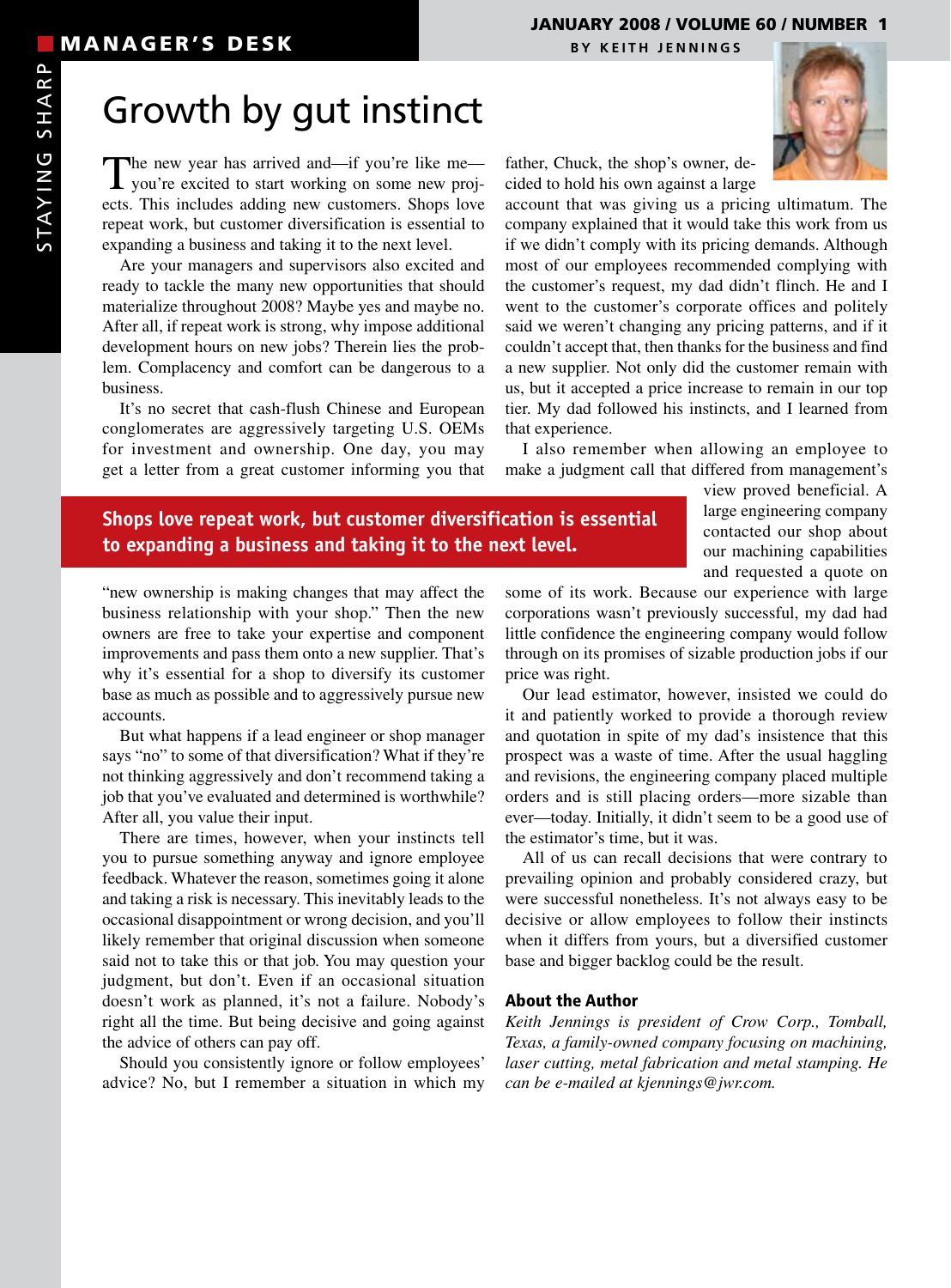## Defining 'world class'

#### **BY EDWARD F. ROSSMAN, Ph.D.**

*The first in a series of columns drawn from the book "Creating and Maintaining a World-Class Machine Shop."*

 $\mathbf{B}$  eing a successful supplier requires more than just average capabilities in personnel and equipment. Many of the traits that define a world-class machine shop apply to any fabrication factory, but the core thought here is to define the characteristics of a shop that machines titanium alloys. The following are some of those characteristics.

n **Select employees carefully and train them properly.** Employees—especially managers—should be selected for their "fit" with the rest of the team. A machine shop must be willing to take risks and let the staff make mistakes. Everyone should have a say in the operation, which must be open to change. Companies have discovered that the quality of all personnel, not just machine operators, must be high to meet customer demands. They therefore establish training programs that include machine operators and other staff. This training is sometimes linked to a community college that can become a conduit for recruiting. In world-class shops, in-house training equipment and software is exchanged about every 3 years to stay abreast of the latest technology. Training in all facets of manufacturing and management has to be ongoing and not just a one-time happening. Grouping managers and operators together for training helps to break down communication barriers and boundaries between labor

and management.

n **The workplace must be clean and safe.** The entire shop needs to be clean with carefully marked areas. Titanium can burn when machined and the fires are difficult to extinguish, so special care is needed when making and storing chips.

■**Be flexible to quickly create work cells.** The ideal shop has solid concrete floors at least 6" thick and provisions for quickly moving light equipment to form efficient work cells. This flexibility is most efficient in a shop with a thick floor because machines do not require foundations or being bolted to the floor. When I designed a factory a few years ago, we hung all electrical lines with receptacles just above head level. Every machine used 440v, 3-phase current, and all machines and outlets were phased alike so the machine motors would rotate in the proper direction regardless of where they were plugged in. All air lines were routed with one kind of fitting—tees. No couplings or elbows were used. This allowed us to add extra airdrops without major expense. Using all tees is not an extra cost because elbows, tees and couplings cost about the same, and the initial labor for installing them is about the same as for other fittings. With solid floors and a useful grid of air and electrical outlets, equipment can be rearranged into work cells in minutes without having to bring in outside contractors.

■ Focus on continuous improve**ment by growing appropriately.** Several companies I know have allowed too much growth—greater than 50 percent in a business year—to maintain proper quality. The influx of fresh people couldn't be trained properly. One company I worked for had a strict policy that limited growth to a maximum of 30 percent per year to help ensure that ambition would not overtake the ability to add properly trained employees. Technology is moving at a high pace, and a shop needs to stay competitive by investing in research. The amount spent on research depends on the characteristics of a shop's products. The ideal shop performs some internal research, such as testing new cutters, but they are also benchmarking their competition and are learning to share technology when appropriate.

n**Keep equipment well maintained.** Equipment should be maintained and calibrated on a regular basis. A preventive maintenance program that involves the machine operator is also required. Policies need to be in place to minimize spindle and toolholder runout to within 0.001" TIR to meet the drawing specifications of most airframe manufacturing. These policies also extend spindle and cutter life.

#### About the Author

*Edward F. Rossman, Ph.D., was an associate technical fellow in manufacturing R&D with Boeing Integrated Defense Systems, St. Louis. Known as "Dr. Titanium," he passed away Oct. 7. Rossman's Shop Operations column is adapted from information in his book, "Creating and Maintaining a World-Class Machine Shop: A Guide to General and Titanium Machine Shop Practices," published by Industrial Press Inc., New York. The publisher can be reached by calling (212) 889-6330 or visiting www.industrialpress.com.*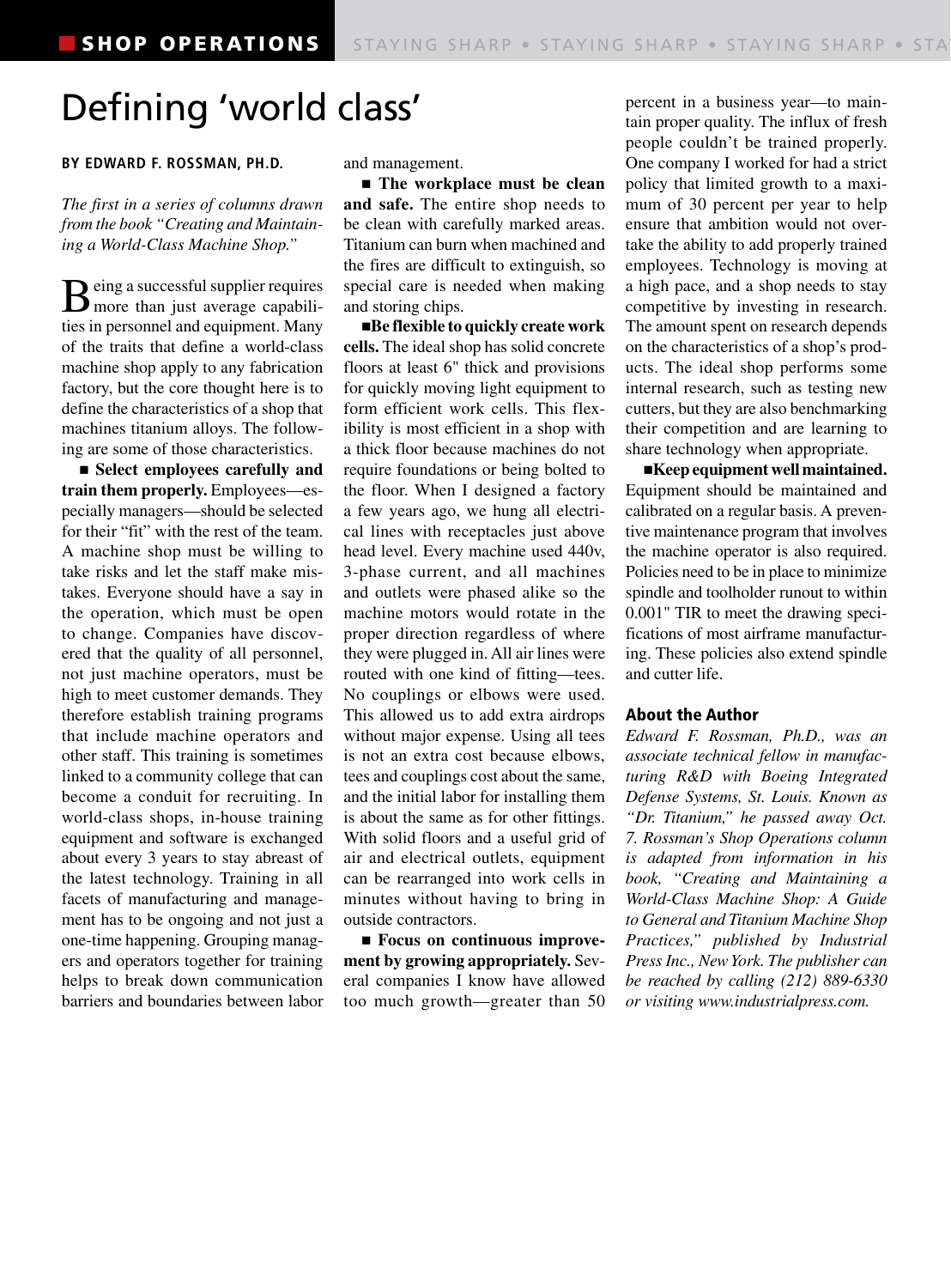## Machine tools: every economy's heartbeat

 $A$ <sup>sk</sup> anyone what is the most important part of the economy, the most essential part? Answers vary, depending upon the person's own work experience.

Few—very few—will point to machine tools as a vital part of the economy. I am one of those few. Machine tool consumption is one of the major reasons the U.S. is still the world's leading manufacturing nation. China may pass us next year or the year after in terms of total output. Consider, however, its 1.4 billion people vs. our 300 million. Machine tools are central to the success of both economies and any others that want to stay competitive in the global manufacturing arena.

I have been covering the manufacturing industry for some 40 years as an editor with industrial magazines and as a consultant. Even after 4 decades, however, I am still amazed at how many Americans are completely unaware

**I am still amazed at how many Americans are completely unaware of this small, but absolutely essential industry. No machine tools? No modern economy. It's that simple to me and to you, but it's a mystery to most Americans.**

of this small, but absolutely essential industry. No machine tools? No modern economy. It's that simple to me and to you, but it's a mystery to most Americans.

So how do we stack up in terms of this superessential industry? Several groups, governmental and private, provide annual statistics about machine tool production and consumption by country. The following statistics were assembled for CUTTING TOOL ENGINEERING by AMT—The Association For Manufacturing Technology. They show the 2006 per capita consumption (purchasing) of machine tools in some 30 countries.

So which countries do you think are at the top in terms of investing per capita in its productive future?

Well, it's not Japan or Germany. It's certainly not the U.S.—and hasn't been for a couple of generations. Three nations, all small, have been leading the rest of the world in this crucial measure for several years—Switzerland, Taiwan and South Korea. In other words, those three are the leading nations in terms of increased productivity. Simply put, that's how they got rich and plan to stay rich.

Taiwan led in 2006 at \$127 per citizen. Next came

Switzerland at \$109, followed by South Korea at \$105.

China, Germany and Japan in 2006 were, as you might expect, among the leading countries in terms of total expenditures, but not in terms of per capita numbers. Japan's per capita consumption was only \$33, while Germany's came in at \$62. Italy, always a leader in machine tools, came in at \$65 per person, and Canadian industry spent \$53 per person.

Of course, these numbers may seem irrelevant when compared to the total amounts spent by countries like China, Japan, Germany and the U.S. Indeed, the People's Republic of China spent far more than any other country on machine tools in 2006, well over \$13 billion compared to the U.S. (surprise, we're No. 2 in this category) at \$6.4 billion, less than half the Chinese total. Germany?

\$5.2 billion. Japan? \$4.2 billion, which is less than South Korea's \$5.1 billion, according to AMT's calculations. Italy? Nearly \$4 billion.

Russia's per capita consumption? A paltry \$6 per citizen and a total of \$142 million. That per capita number is near the bottom of the list. The bottom country was India, at a little over a dollar per each of its 1 billion-plus people.

Of course, there are the countries that buy hardly any machine tools. Those nations are almost entirely poverty stricken. The message is clear. A powerful, successful economy must have a thriving market for modern machine tools. The U.S. has a great one, but I think we can do better.

Our per capita number? \$21. Not in the top class, but not in the bottom group either. It's about the same as France. In terms of total expenditures, our No. 2 spot means we need to try harder.

I will be discussing just how we might do that in terms of new technologies, R&D and new ideas about automation in this column every month. Let me know what you think, pro or con.

*Editor's Note: CTE is delighted to welcome George Weimer as the author of this new monthly column. Based in Lakewood, Ohio, Weimer has an extensive background in the metalworking industry's business press, having served on the staffs of Steel, Iron Age, Industry Week, American Machinist and Automation magazines. Contact him by e-mail at gweimer@jwr.com.*

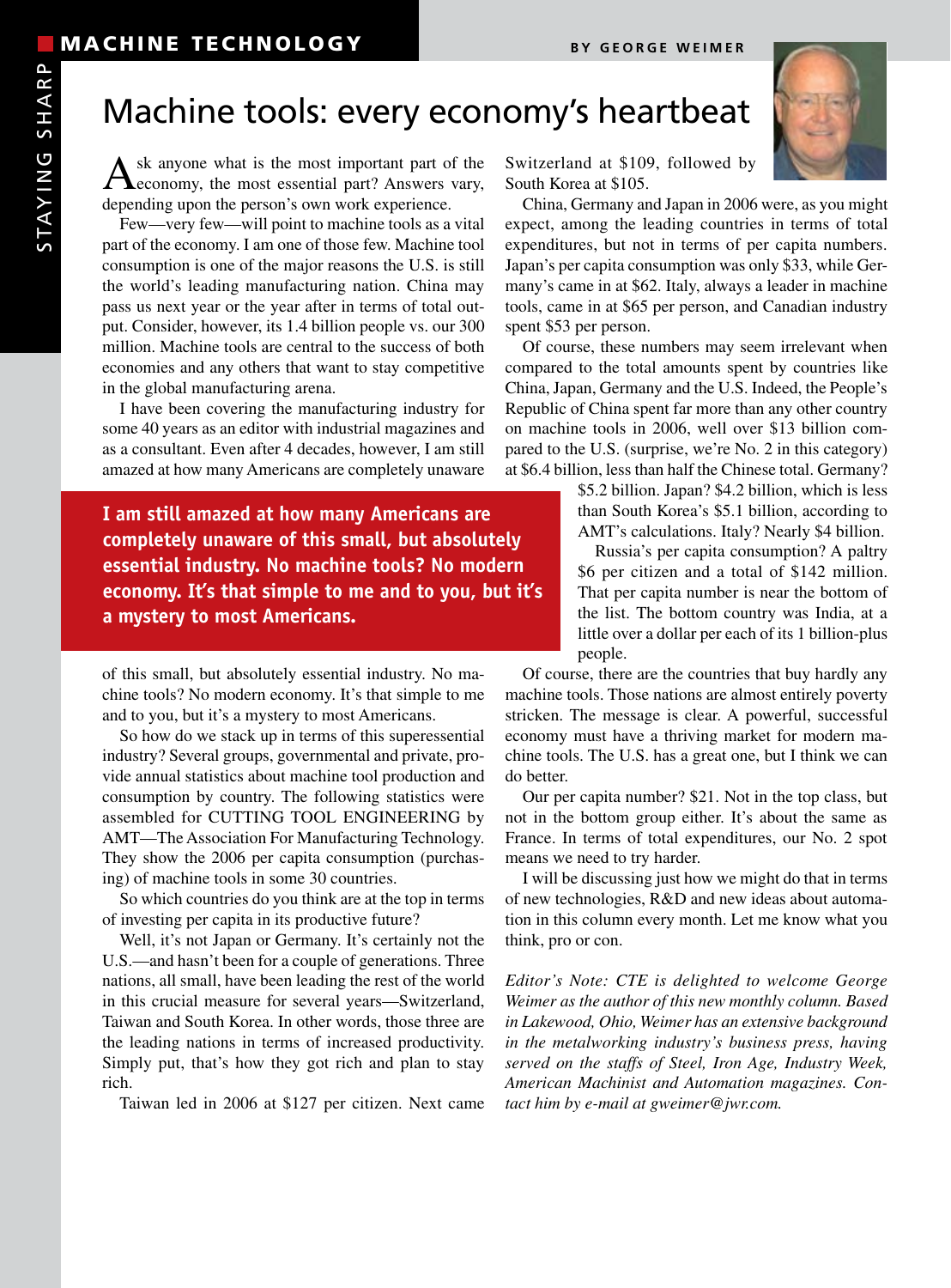## A better dam part

#### **BY BILL KENNEDY, CONTRIBUTING EDITOR**

Primarily a job shop, Cascade Ma-chine and Supply, Great Falls, Mont., also handles military contracts

and stocks bearings, hoses, belts and other supplies related to its repair and replacement work for local agricultural and processing companies. "If someone brings a shaft in and it's got bad bearings, we can make them a new



shaft right away and provide the bearings," said co-owner Bob LaRance.

The business's job shop work leads to dealing with "some strange stuff," LaRance said, such as reverse engineering and machining a replacement for a century-old assembly used on a hydroelectric dam. At the same time, the shop upgraded materials and added features intended to increase the new assembly's longevity.

The assembly, called a gate screw actuator flange, is part of a system that lifts and lowers flow-control gates on hydroelectric dams. The actuator flange consists of a  $6" \times 6" \times 1\frac{3}{4}$ " plate with a  $3\frac{5}{8}$ "-long  $\times 3\frac{1}{2}$ "-OD  $\times 1\frac{3}{4}$ "-ID internally threaded, cylindrical insert screwed into its center. In operation, a 7'-long threaded shaft turns in the insert when the gate moves.

Cascade's customer provided a rusty sample assembly. The flange was made of mild steel. The yellow brass insert had no tensile strength, and the steel shaft had pulled the threads off of it. "In fact, the insert threads were still on the shaft," LaRance said.

At first, LaRance made two new emergency replacement inserts. Because the replacement inserts were needed quickly to resolve a breakdown, the dam operator reused the original flanges.

LaRance took apart the sample assembly, and the customer supplied a sample of the threaded steel shaft. With those parts he was able to obtain the needed dimensions.

To increase the insert's strength, LaRance upgraded the stock material after he found a source for 1¾"-ID × 3½"-OD aluminum-bronze tubing. Having the workpiece material dimensions so close to the final part dimensions helped, and the alloy machines well. "It's not gummy, and it's not real hard," he said.

Mounting a  $3\frac{5}{8}$ "-long piece of the tubing in a 3-jaw chuck on a Haas SL30 CNC lathe, LaRance applied a Kennametal CNMG-432 PVD-coated carbide insert at 800 to 900 sfm to face the end, mildly radius the edge and perform a cleanup turning pass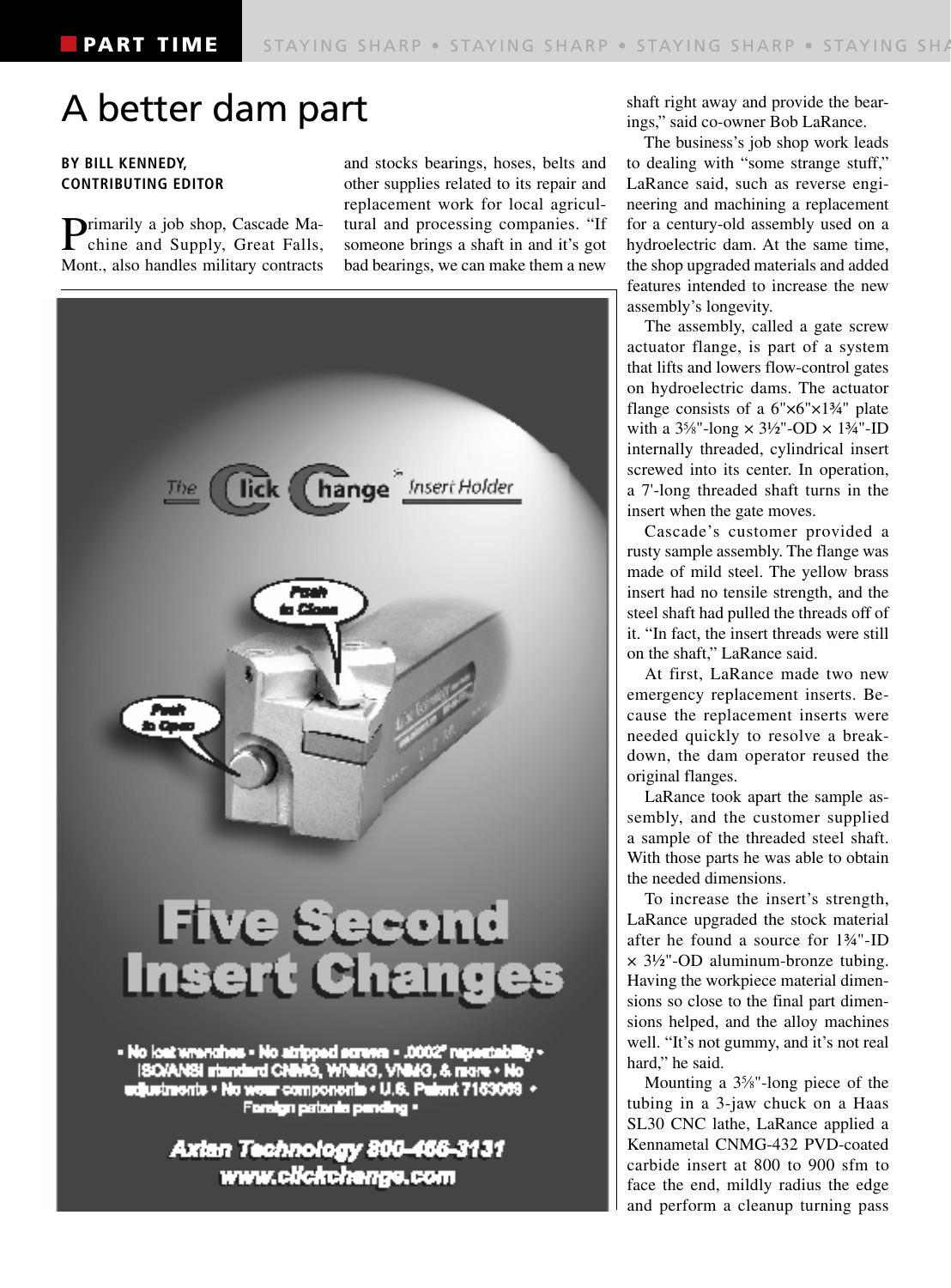

**Cascade Machine and Supply reverse engineered and machined a replacement for a gate actuator assembly from a century-old hydroelectric dam and simultaneously upgraded materials and added features intended to increase the assembly's longevity.**

on the 3½" OD. The insert screws into a 3¼"-12 thread in the flange, so LaRance next flipped the insert in the chuck and turned it to a 3¼" diameter. "Right where it butts up against the larger diameter, it's grooved a little bit, so when I thread it my thread runs into the groove," he said. He cut the external threads with a Sandvik Coromant 1015-grade TLPP-3R threading insert.

Next, in preparation for internal threading, LaRance used an 80° diamond insert to clean and enlarge the insert bore to a 1.758" diameter. The 2¼"-2 internal thread was a challenge because it was "a weird Acme thread, not exactly a 29° angle; it came up to be about a 40° included angle," LaRance said. "I had to rig something up to make it."

To cut the thread, LaRance ground a  $\frac{3}{8}$ " $\times$  $\frac{3}{8}$ " $\times$ 1 $\frac{5}{8}$ " piece of HSS to match the shape of the shaft thread.

Then, LaRance had to make a special boring bar to hold the custom threading tool. "I needed something small enough to fit through the bore, but stout enough so it wouldn't chatter," he said. The bar had to extend through the insert bore's 35 ⁄8" length. LaRance made the 9"-long bar from 1½"-dia. cold-rolled steel. "I milled the face with a 3 ⁄8"-wide Woodruff cutter far enough to get that HSS insert in

there," he said.

He drilled and tapped a small hole and used a screw and washer to secure the insert. "Pretty crude, but it did the job," LaRance said.

To minimize chatter, cutting the threads required a delicate approach. "You can set a minimum DOC with the threading G code on the machine, so I set it to about 0.001" per pass," LaRance said. "I was running it at about 60 rpm. I didn't push it; I wanted a nice clean thread." Chips were "almost feathery," he added, and broke easily. Flood coolant was applied through ports in the toolholder.

Turning operations consumed about 10 minutes, but making the thread took



net år Estrum Pent اد سرد inun dia Mala t er Timm fiain designs i cars be against high-crip lancis and Rebriken register with the sistrice sind, inserting at ille mettin e ÷ **LH** alich cr u. سن سند s af dayth af out in of out. Dusigned for id margrad and n. n a Your Firmiting Nearby

Estate Hot Pad with extensive tool life. A more fails profile, unique dell'point, anni tim n ondry into d is a diff finit was by tha beata

riale. The Training JCD <sup>an</sup> will dentitien die rechnung over een hote

When Performance and Productivity are the leaue-**M.A. Ford" has your Solution!** 



Control your local M.A. Ford<sup>9</sup> President Galves Partner Distributor, or M. A. Ford' at 800-003-0004 or 003-004-0220 onal: voin@micriors - www.micri.com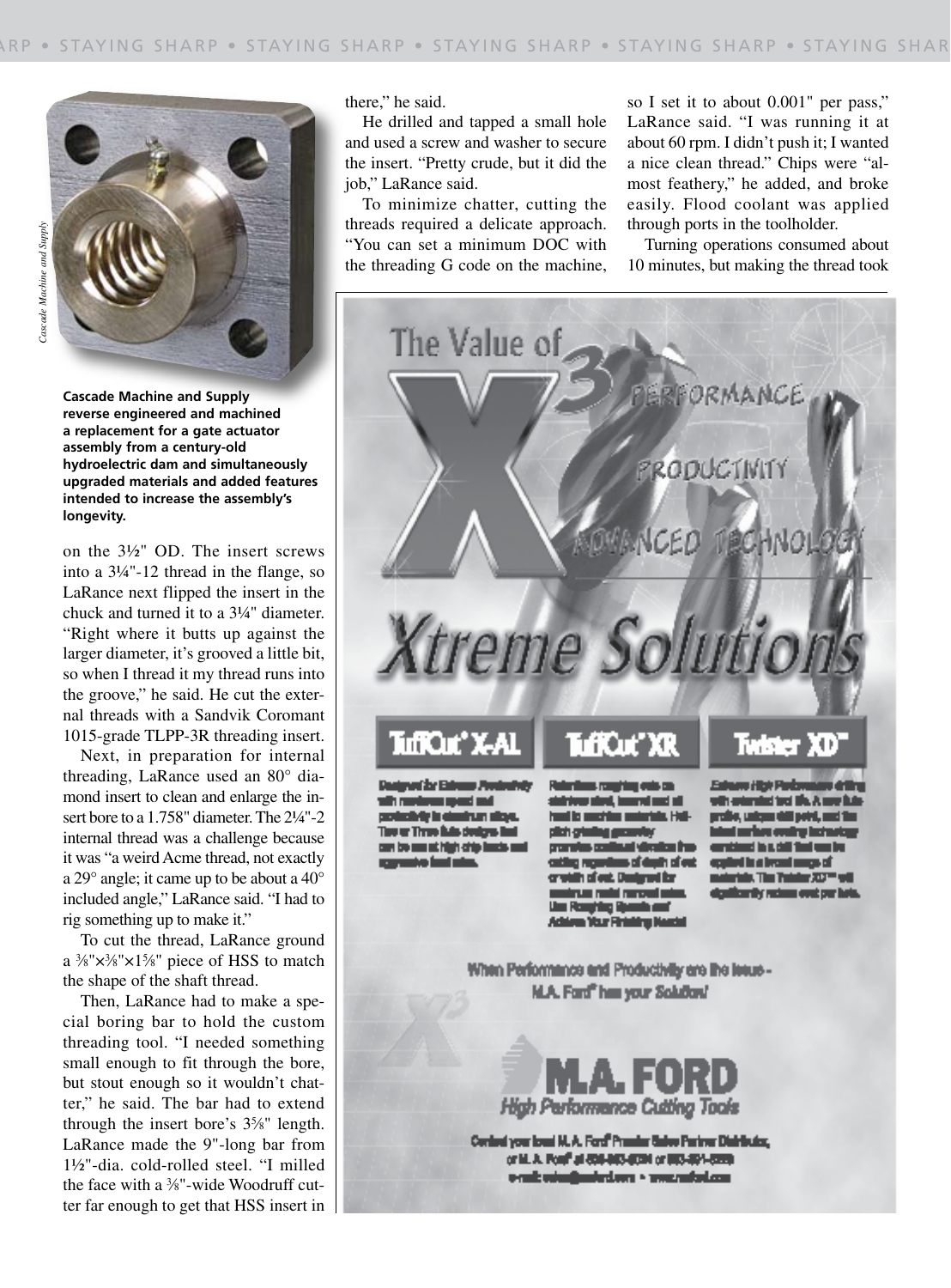about 2 hours. "There was a little bit of a chatter but not bad," LaRance said. Initially, he had to grind the HSS custom threading tool to achieve the proper relief angles and avoid generating burrs.

After threading the insert into the flange, LaRance put the assembly on a Sharp VH-25 mill and drilled two 3 ⁄8"-dia. holes 180° opposed into the seam between the insert and flange. To lock the two parts together required ¾"-long 3 ⁄8"-16 setscrews in the holes. Also, on the mill, LaRance drilled and tapped a  $\frac{1}{8}$ "-dia. hole in the insert's 3½" OD to hold a Zerk grease fitting. Adding the fitting was his idea. "It's out in the weather," LaRance said, "so I figured if they put grease in there it



QUALITY RELIABILITY ECONOMY 1,600.724,1799 1,814,724,9393 www.hanalitontool.company.com

might last a little longer."

Regarding thread tolerances, LaRance said: "I tried to stay consistent on the insert's male thread. I normally like to go 0.003" under nominal wire size. If I stay there, everything is interchangeable. If I need to replace the insert, I can turn a new insert down to 0.003" under wire size for the  $3\frac{1}{4}$ "-12 thread, and it will go right in."

The first upgraded replacement inserts worked well. For later versions of the assembly, which were to be used as proactive replacements for old assemblies, LaRance upgraded the flange itself by changing the stock material to hot-finished 303 stainless steel.

To machine the flange, he cut 1¾" thick stainless bar stock into 6" squares. He mounted each square on the mill in a Parlec vise and lightly chamfered the edges with a 45° inserted endmill run at about 300 rpm.

Then he found the center of the square and drilled a 1¼"-dia. pilot hole with a Morse cobalt-HSS drill run at 90 rpm and a 0.003-ipr feed. After zeroing the mill's digital readout, he drilled four 15⁄16"-dia. mounting holes with an OMG drill at about 50 sfm.

LaRance next put the flange in a 4 jaw chuck on a 21"×80" Clausing-Colchester flatbed lathe. He enlarged the pilot hole's diameter to 3.166" using a WNMG-432MA insert held in a Sandvik Coromant 1"-dia. boring bar run at 340 rpm and a 0.012-ipr feed. Then he cut 3¼"-12 internal threads with a Sandvik Coromant TLTP-3L threading tool held in a 1"-dia. boring bar. Thus, the flange's internal threads matched the insert's external threads. While the flange was on the lathe, LaRance faced the mating area between the flange and insert so the insert shoulder could seat on a smooth surface. Drilling the holes took about 45 minutes, and dialing in, boring and threading the flange consumed another 90.

To date, Cascade has made six inserts and four of the upgraded flanges to create four complete assemblies with stainless steel flange parts. *For more information about Cascade Machine and Supply, call (406) 453-8100.*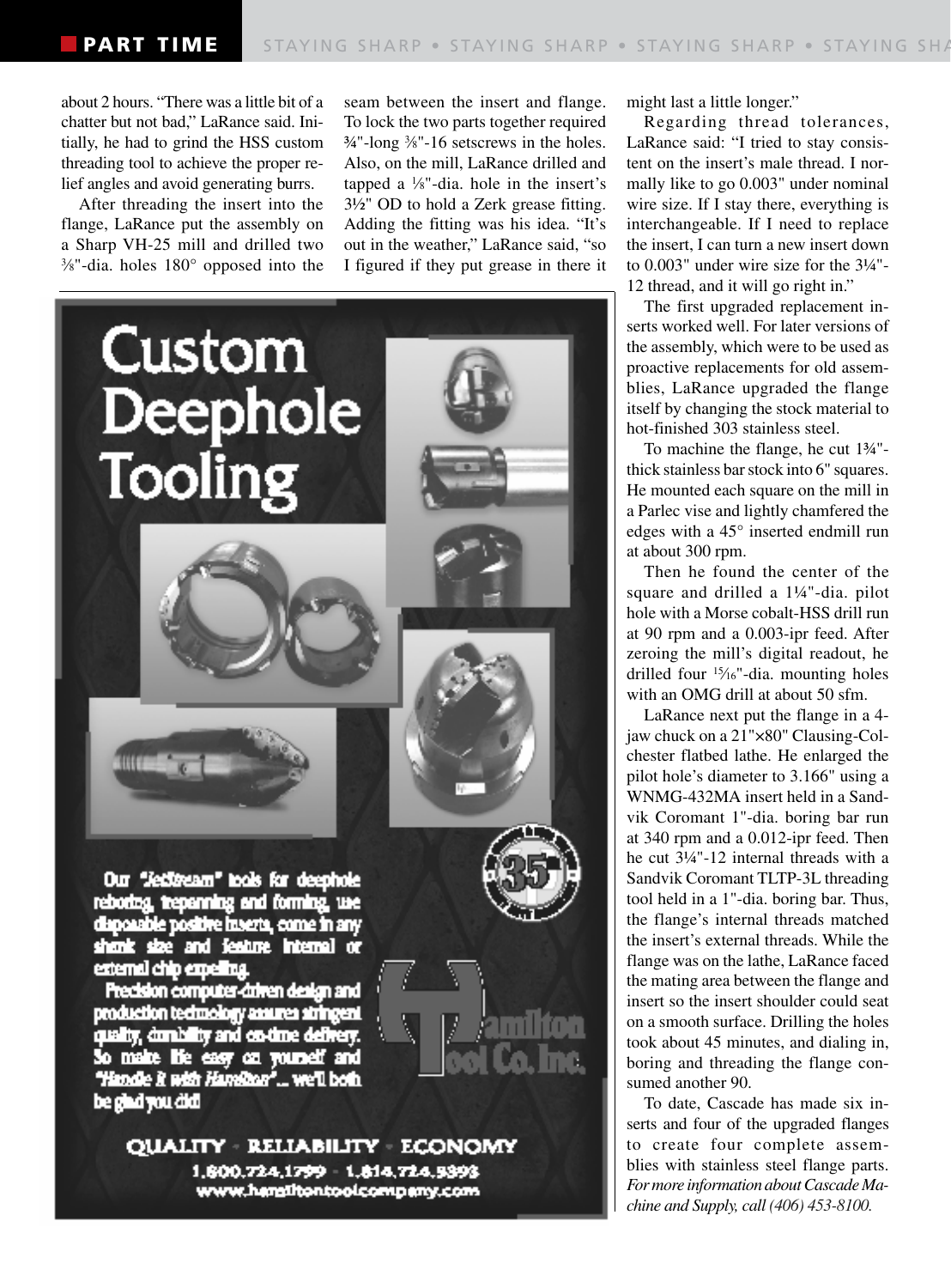## The art and science of CAM software

 $\bigcap$  oftware is a way to increase manufacturing professionals' productivity—not a means to replace them. To increase their productivity, they need CAM software designed based on the idea that going from engineering drawing to final product, going from art to part, is as much craft as it is science and involves creativity as much as calculations.

A software family designed based on that idea is GibbsCAM from Gibbs and Associates, Moorpark, Calif. The suite of programs supports a range of machining, from basic milling and turning to 5-axis and multitask machining. Modules can be added to an existing configuration, so customers can start with a basic configuration and expand their systems as their expertise and product requirements grow.

The following is an overview of the GibbsCAM product family.

■ GibbsCAM Milling supports 2through simple 3-axis wireframe machining with full functionality for facemilling, contouring, pocketing with unlimited bosses and islands, tapping, boring, thread milling, 2-D and 3-D spiral creation and drilling with support for many drill cycles.

GibbsCAM Turning is for 2-axis wireframe machining with full functionality for contouring, automatic roughing, plunge roughing, threading, repetitive shape roughing, drilling, tapping and boring. Advanced functionalities, such as maintaining an awareness of the current stock condition, make it easier and more efficient to program lathes. When the milling and turning modules are used together, support for turning centers with live tooling is enabled.

■ GibbsCAM Advanced CS supports the definition of local coordinate systems in any orientation and location over and above the default-standard, primary-plane coordinate systems. This allows the user to work in local coordinates that are relevant to the part's geometry.

■ GibbsCAM offers a range of rotary, simultaneous milling functionality. GibbsCAM Rotary Milling supports machining wireframe geometry on rotary tables. GibbsCAM 4- Axis supports machining radially prismatic parts, and GibbsCAM



GibbsCAM 5-Axis provides an efficient way to machine impellers, engine ports, turbine blades and other objects with complex **surfaces.**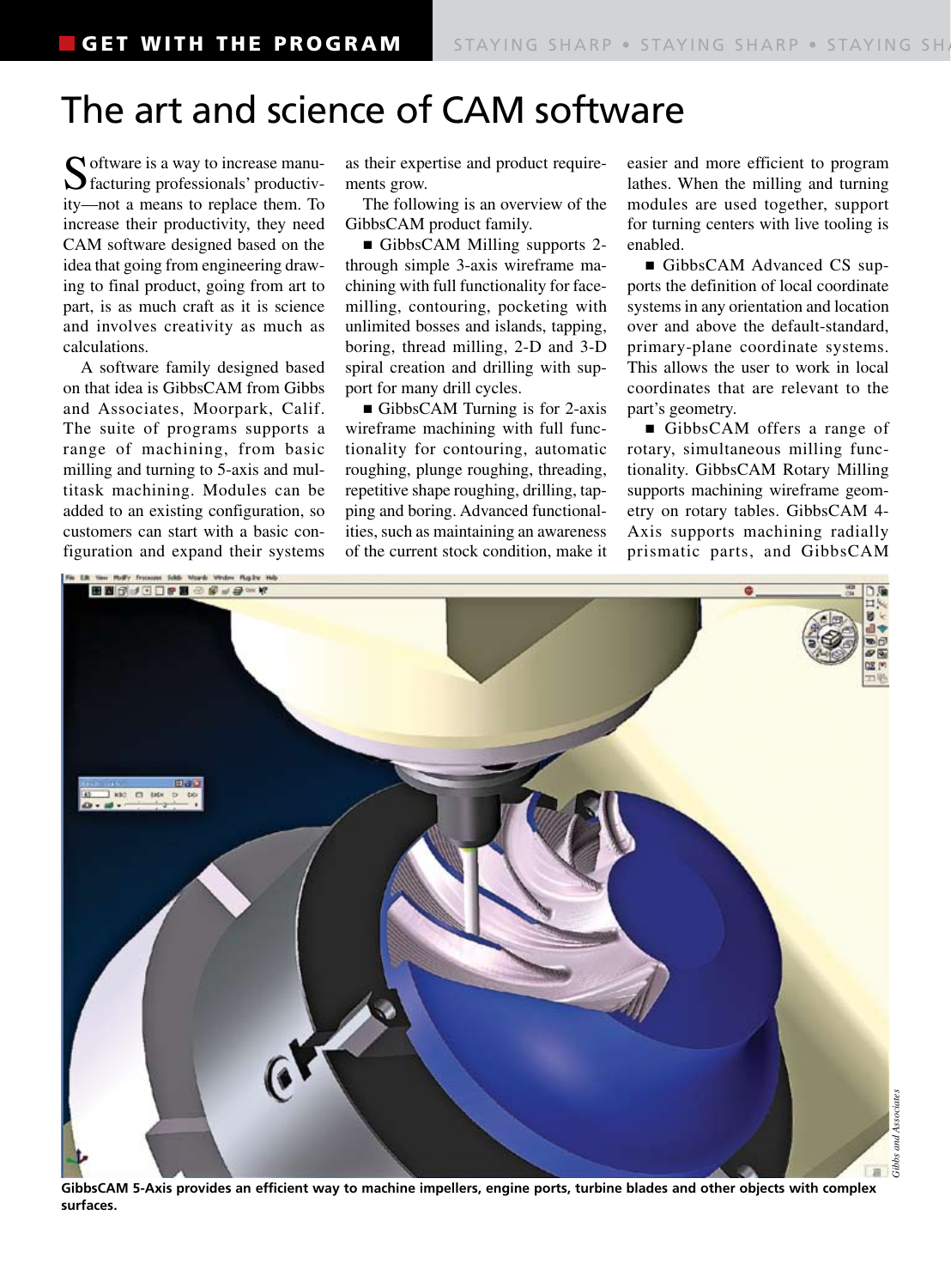5-Axis provides an efficient way to machine impellers, engine ports, turbine blades and other objects with complex surfaces.

n GibbsCAM also offers a range of solid-based machining capabilities arranged over three incremental levels. GibbsCAM Solid Import supports importing and orienting solid models. Wireframe geometry, extracted from the solid or created by slicing the solid, is then machined using the milling or turning modules. GibbsCAM 2.5D Solids supports directly machining 2.5-D solid models. Basic solid modeling functionality is also provided to build models from scratch, modify existing models or turn surface models into solids. GibbsCAM Solid-Surfacer provides advanced surface/ solids modeling functionality and 3-axis multisurface and solids machining. SolidSurfacer is suited for making mold cavities, cores and dies, as well as aerospace, medical and automotive parts.

n GibbsCAM MTM (MultiTask Machining) supports creating optimal programs for complex multiturret, multispindle multitasking machine tools, fully utilizing their capabilities. Factory-built posts ensure errorfree G-code output, according to the company.

■ GibbsCAM TMS (Tombstone Management System) provides support for programming multiple parts fixtured on tombstones. Once the parts are positioned on the tombstone, corresponding program offsets and rotations are automatically generated.

■ GibbsCAM Machine Simulation, an extension to GibbsCAM's integral Cut Part Rendering process visualization and verification capability, uses animated machine tool models to identify program errors before they cause mistakes on the shop floor. Setup time can also be reduced by performing a virtual setup with Machine Simulation's machine model.

■ GibbsCAM Wire-EDM supports programming 2- through 4-axis wire EDMs, ensuring program optimization and machine efficiency through

the use of advanced technologies, such as EPAK settings and machining strategies.

■ GibbsCAM data exchange modules, which support a range of industry standard and propriety formats, ensure proper receiving and reformatting of part data. GibbsCAM has also received certification from a number of CAD vendors based on meeting their interoperability requirements.

GibbsCAM has featured a graphical user interface from its beginning, providing a natural, intuitive way for the user to work with the system, according to the company.



### **Mastercam works for Jim Quinn. It has to!**

"Some jobs are more demanding than others. With its new streamlined, simplified interface, Mastercam helps me get even the toughest jobs done right and on time. And we all know how important that can be. "

> – Jim Quinn (JQ), Engineer/CNC Specialist, Orange County Choppers, Montgomery, NY

Find out how Mastercam works for Jim and Orange County Choppers. Visit www.mastercam.com/occ (800) 228-2877 in the US, (860) 875-5006 worldwide. **Experience the Power of X**

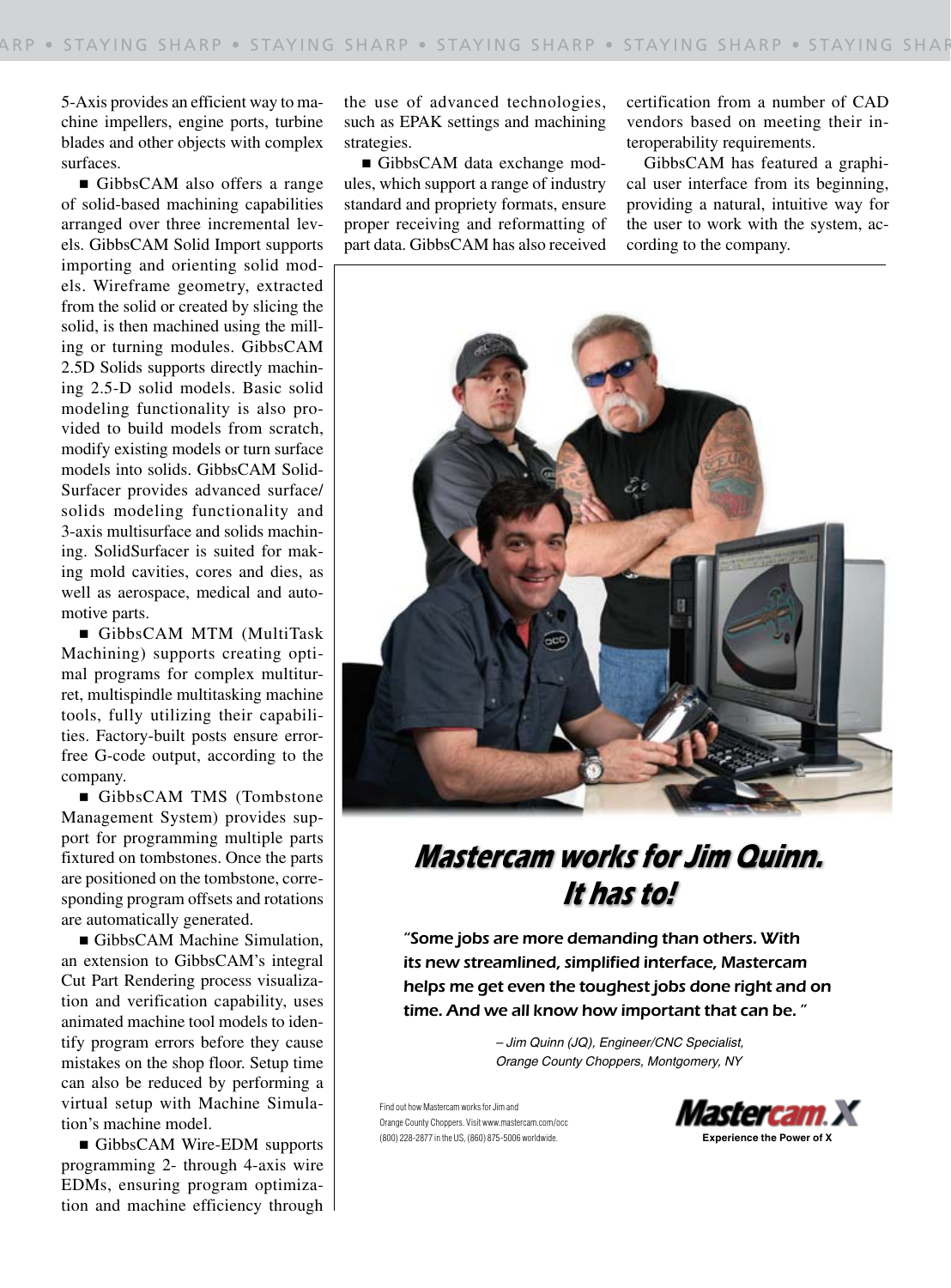## Road map to processing success

I've worked for several companies and visited count-<br>less others while on business, so I've seen how various less others while on business, so I've seen how various shops manage their processes. Some run on a wing and a prayer, while others are quite sophisticated.

Some companies spend a lot of time wooing a customer, slave over a quote and finally get the job, but then drop the



parts or assembled goods and forget about it. When it's time to repeat the job, everyone involved either forgets how the job was set up or the lead person for that job is on vacation or—worse—has left the company.

DIAMON ING TOOLS **Your Districted Solut** on Source 828-547-4156 www.sa3inc.cam UM-5.00



Typically, this scenario describes smaller shops that do whatever it takes to get the job done. This is at times a benefit, but it can also be the undoing of many small companies because they don't give enough thought to repeat orders. Notes about the job may be scribbled on a piece of paper or the person running the job simply takes mental notes. Unfortunately, when it's time to retrieve the notes, they generally can't be found. Having a formal process plan is the only way to ensure repeatable part processing.

Think of the process plan as a road map to processing success. The sheets of paper for the plan should provide a detailed method of processing a component or building an assembly. Let's look at a simple part, say, a 4"×4"×2" workpiece with a 1"-dia. through-hole and a four-hole bolt pattern on a 3" dia. bolt center. On the process plan sheet, the operations might read as follows:

| <b>Operation</b> | Work<br>center | <b>Description</b><br>of operation                                                                                                                                                                                 |
|------------------|----------------|--------------------------------------------------------------------------------------------------------------------------------------------------------------------------------------------------------------------|
| 05               | Stock          | Pull 2"-thick $\times$ 4" $\times$<br>10' stock.                                                                                                                                                                   |
| 10               | Saw            | Cut to 4" length.                                                                                                                                                                                                  |
| 15               | Mill           | Hold in vise. Spot<br>drill (5 places), drill,<br>hore 1"-dia.<br>through-hole, drill<br>$27/64$ "-dia. through-<br>hole (4 places),<br>countersink<br>$(4 \text{ places})$ , tap $\frac{1}{2}$ -13<br>(4 places). |
| 20               | <b>Bench</b>   | Deburr and clean<br>completely.                                                                                                                                                                                    |
| 25               | Inspection     | Inspect bored and<br>tapped holes.                                                                                                                                                                                 |
| 30               | Ship           | To customer XYZ.                                                                                                                                                                                                   |
|                  |                |                                                                                                                                                                                                                    |

Next, you want to have specific